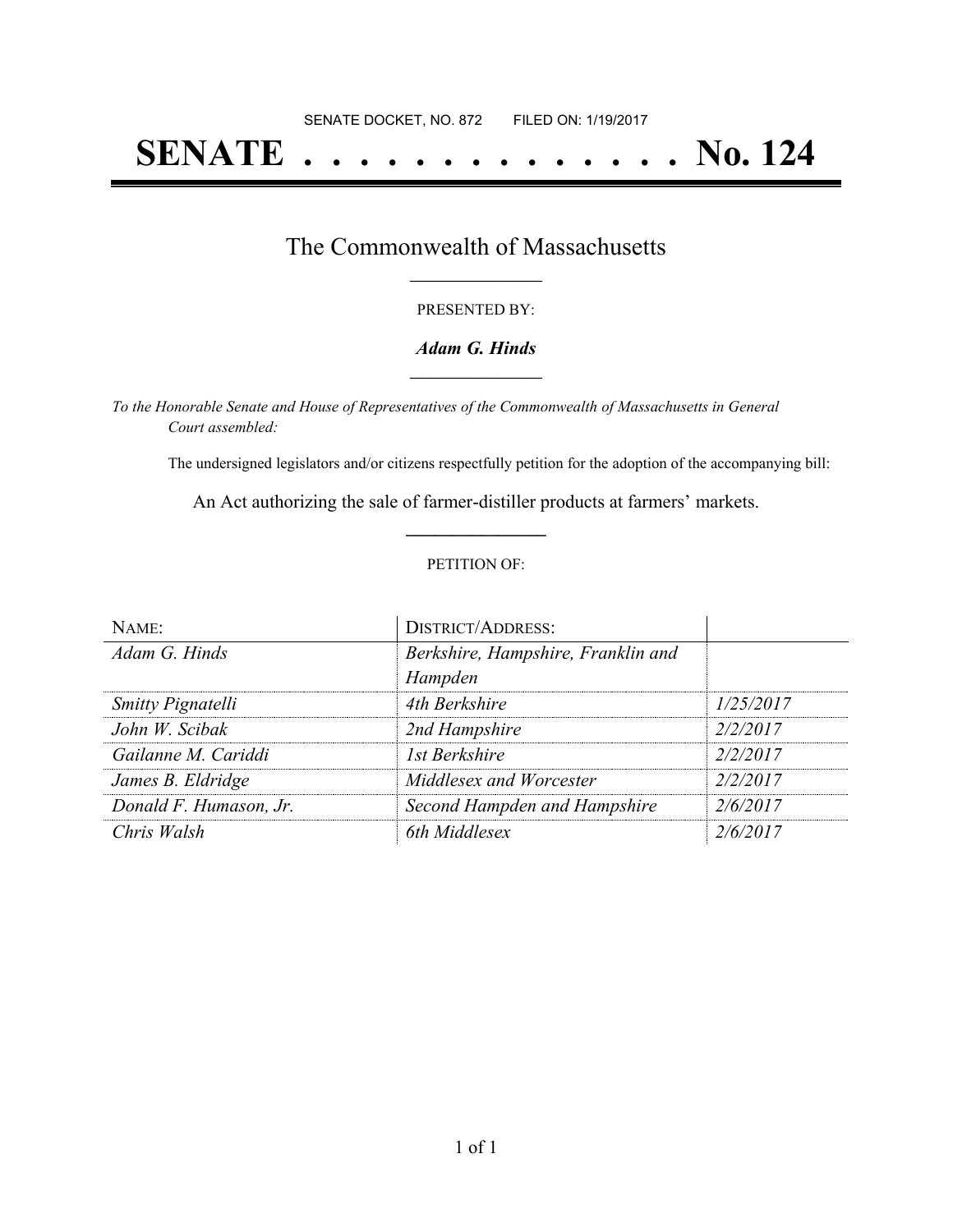# SENATE DOCKET, NO. 872 FILED ON: 1/19/2017 **SENATE . . . . . . . . . . . . . . No. 124**

By Mr. Hinds, a petition (accompanied by bill, Senate, No. 124) of Adam G. Hinds, William Smitty Pignatelli, John W. Scibak, Gailanne M. Cariddi and other members of the General Court for legislation to authorize the sale of farmer-distiller products at farmers' markets. Consumer Protection and Professional Licensure.

### [SIMILAR MATTER FILED IN PREVIOUS SESSION SEE SENATE, NO. *138* OF 2015-2016.]

# The Commonwealth of Massachusetts

**In the One Hundred and Ninetieth General Court (2017-2018) \_\_\_\_\_\_\_\_\_\_\_\_\_\_\_**

**\_\_\_\_\_\_\_\_\_\_\_\_\_\_\_**

An Act authorizing the sale of farmer-distiller products at farmers' markets.

Be it enacted by the Senate and House of Representatives in General Court assembled, and by the authority *of the same, as follows:*

| Chapter 138 of the General Laws, as appearing in the 2014 Official Edition, is hereby         |
|-----------------------------------------------------------------------------------------------|
| amended by striking out the first paragraph in section 15F and inserting in place thereof the |
| following paragraph:-                                                                         |

 Section 15F. Notwithstanding any other provision of chapter 138, in any city or town wherein the granting of licenses to sell wine or distilled products is authorized under this chapter, the local licensing authority may issue to an applicant authorized to operate a farmer-winery under section 19B or a farmer-distillery under section 19E, a special license for the sale of products produced by or for the licensee in sealed containers for off-premise consumption at an indoor or outdoor agricultural event. All sales of such products shall be conducted by an agent,